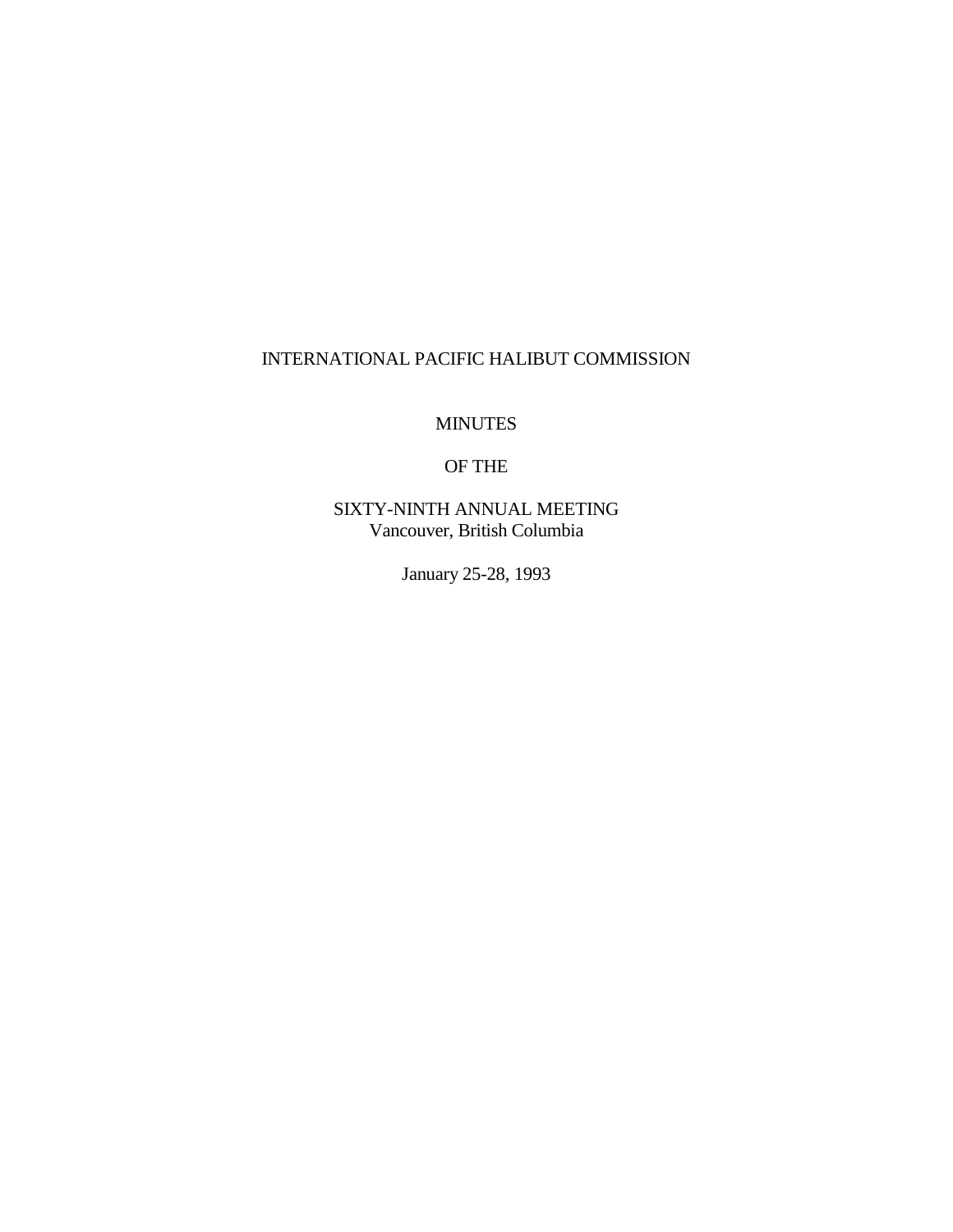#### INTERNATIONAL PACIFIC HALIBUT COMMISSION

### **MINUTES**

## OF THE

## SIXTY-NINTH ANNUAL MEETING Vancouver, British Columbia

January 25-28, 1993

## PARTICIPANTS

Commissioners Richard J. Beamish, Chairman Steven Pennoyer, Vice Chairman Richard Eliason Ralph Hoard Allan Sheppard Gary T. Williamson

Commission Staff Donald A. McCaughran, Director Stephen H. Hoag, Assistant Director William G. Clark Heather L. Gilroy Gerald A. Lariviere Ian R. McGregor Ana M. Parma Gordon J. Peltonen Phyllis J. Severeid Patrick J. Sullivan Robert J. Trumble

Advisors Bruce Leaman Loh-Lee Low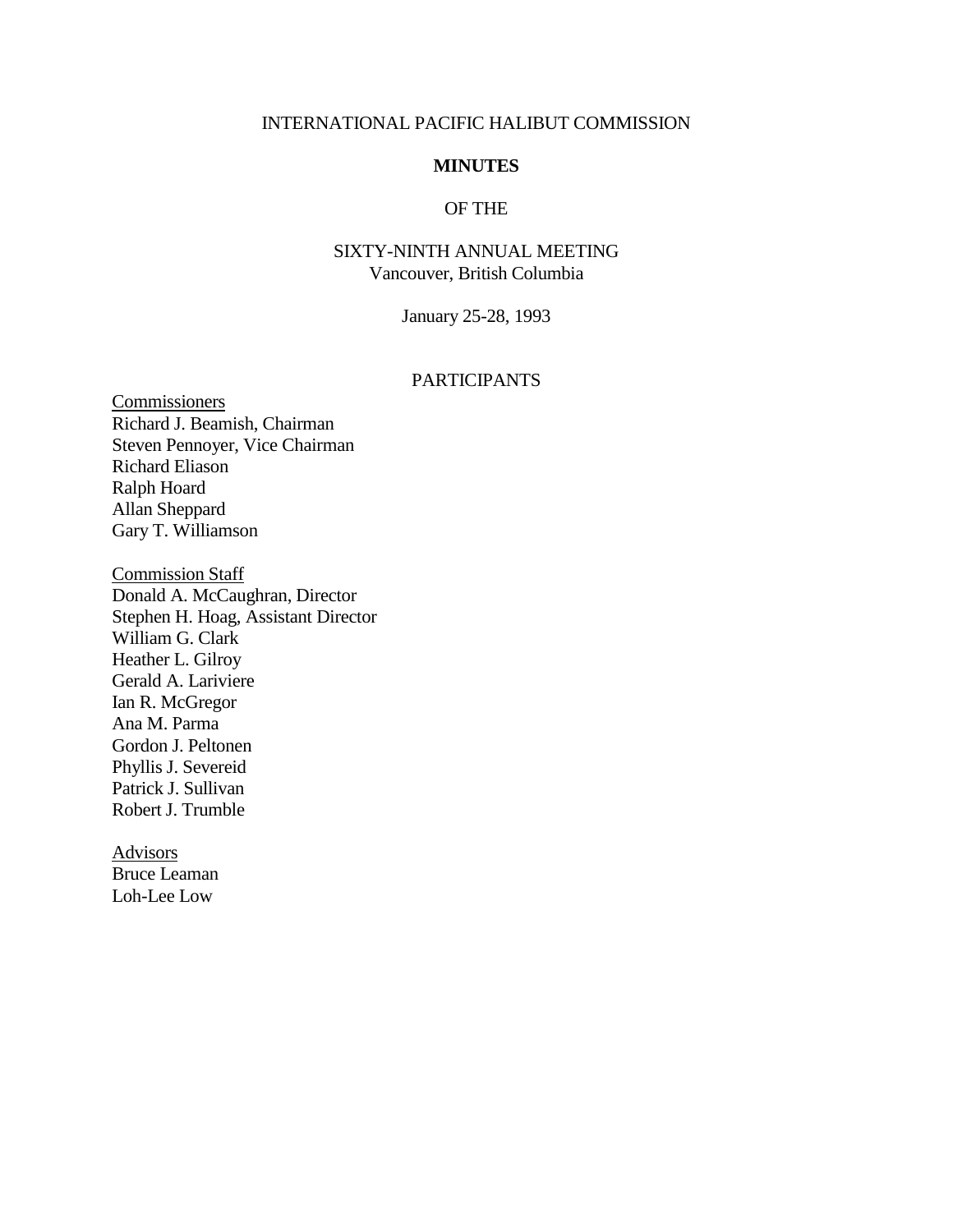## **INTERNATIONAL PACIFIC HALIBUT COMMISSION SIXTY-NINTH ANNUAL MEETING**

Le Meridien Hotel, Vancouver, British Columbia

January 25 - January 28, 1993

## **SCHEDULE OF SESSIONS**

## **Monday - January 25**

| $a.m. -$        |  | $8:00 - 9:00$                  | <b>IPHC Administrative Session</b>             | <b>Belair Room</b>     |
|-----------------|--|--------------------------------|------------------------------------------------|------------------------|
|                 |  | $9:00 - 12:00$ Public Session  |                                                | Versailles Room        |
|                 |  |                                | p.m. - 1:30 - 5:00 IPHC Administrative Session | <b>Belair Room</b>     |
|                 |  | $1:30 - 5:00$ Conference Board |                                                | <b>Versailles Room</b> |
|                 |  | $6:30 - 8:30$ Reception        |                                                | <b>Versailles Room</b> |
| av - Januarv 26 |  |                                |                                                |                        |

# **Tuesday - January 26**

|  | a.m. $-8:30 - 5:00$ IPHC Administrative Session | Belair Room            |
|--|-------------------------------------------------|------------------------|
|  | 8:30 - 5:00 Conference Board                    | <b>Versailles Room</b> |

## **Wednesday - January 27**

|  | a.m. $-8:30$ - 9:30 Conference Board Report               | <b>Versailles Room</b> |
|--|-----------------------------------------------------------|------------------------|
|  | a.m. $-9:30 -12:00$ Administrative Session                | Belair Room            |
|  | p.m. - 1:30 - 5:00 IPHC, Conference Board, and Processors | <b>Versailles Room</b> |

## **Thursday - January 28**

|              | a.m. $-8:30 -12:00$ IPHC Meeting (Public welcome) | Versailles Room |
|--------------|---------------------------------------------------|-----------------|
| p.m. $-1:30$ | - 5:00 IPHC Administrative Session                | Versailles Room |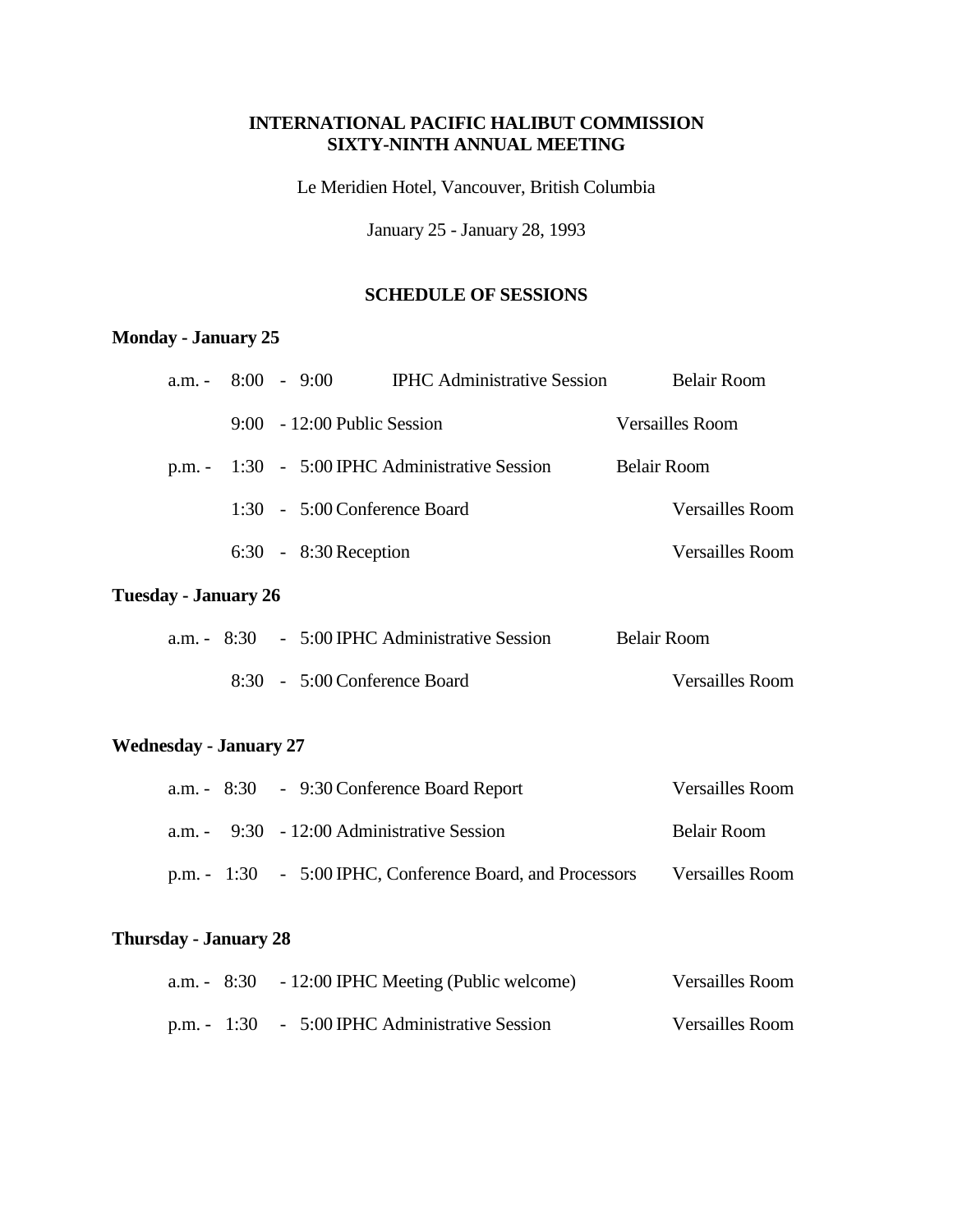## INTERNATIONAL PACIFIC HALIBUT COMMISSION SIXTY-NINTH ANNUAL MEETING

Le Meridian Hotel, Vancouver, British Columbia January 25 - January 28, 1993

# **PUBLIC SESSION - January 25, 1993**

## **VERSAILLES ROOM**

| 9:00 a.m.   | <b>OPENING</b>                          |  |  |
|-------------|-----------------------------------------|--|--|
|             | <b>Chairman's Opening Remarks</b>       |  |  |
|             | Introductions                           |  |  |
|             | Commissioners<br><b>Staff</b><br>Guests |  |  |
| $9:15$ a.m. | <b>DIRECTOR'S REMARKS</b>               |  |  |
| $9:30$ a.m. | <b>STAFF PRESENTATION</b>               |  |  |
|             | Review of the 1992 Fishery              |  |  |
|             | Management of Halibut Bycatch Mortality |  |  |
|             | Re-evaluation of the 32-inch Size Limit |  |  |
|             | <b>Alternative Harvest Rates</b>        |  |  |
|             | Population Assessment, 1992             |  |  |
|             | Regulations and Proposals: 1993         |  |  |
| 10:30 a.m.  | <b>COFFEE</b>                           |  |  |
| 11:00 a.m.  | QUESTIONS AND DISCUSSION                |  |  |
| 12:00 Noon  | ANNOUNCEMENTS AND ADJOURNMENT           |  |  |
| 6:30 p.m.   | RECEPTION (No Host) - Versailles Room   |  |  |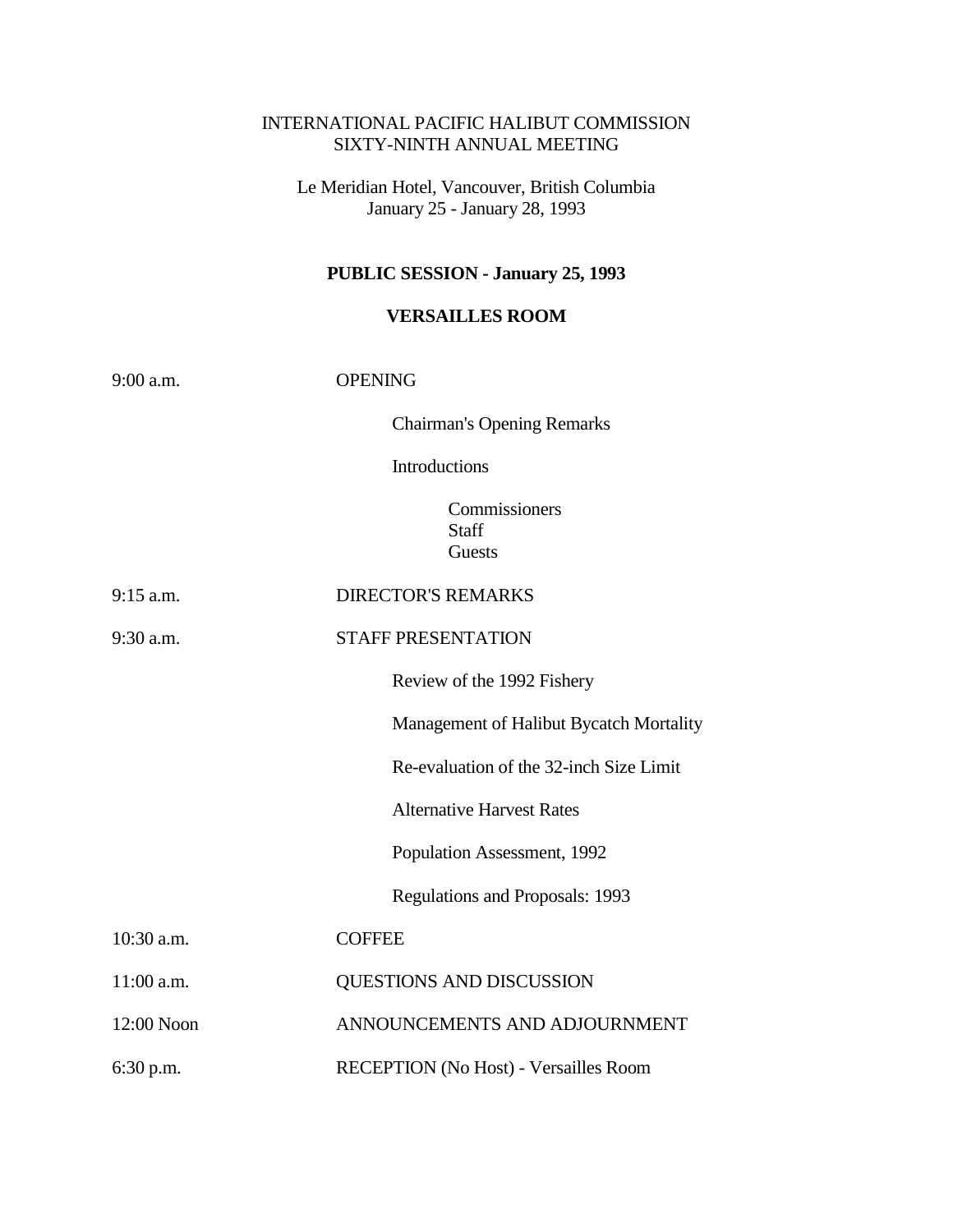#### SUMMAR OF MAJOR DECISIONS

#### **RECOMMENDED REGULATIONS**

- 1.Created a new subarea 4D-N, with a 20,000 pound catch limit to allow exploratory fishing around St. Lawrence Island.
- 2.Changed the catch overage plan for the Canadian Individual Vessel Quota (IVQ) fishery from 5% to 10%.
- 3.Agreed to require that fishermen record all halibut, including take-home fish, in the log book.
- 4.Catch limits and fishing period dates were established for all areas. The Commission adopted a policy of setting catch limits based on a 30% exploitation rate.
- 5.The catch sharing plan requested by the Pacific Fishery Management Council for Area 2A was adopted.
- 6.Adopted a careful release requirement for all halibut released during halibut openings, i.e., undersized and those over fishing period limits.

### **RESEARCH**

- 1.Approved a total research budget of \$125,000.
- 2.The Commission prioritized four additional studies should funding become available.
- 3.Directed the staff to review mortality estimates for halibut bycatch and obtain legal opinions regarding requirements that all halibut must be returned to the sea immediately.
- 4.Directed the staff to contact other agencies to improve the accuracy of subsistence and other unaccounted removals.
- 5.Asked the staff to continue to refine bycatch estimates for Area 2A and urge the Pacific Fishery Management Council to collect data on halibut bycatch.
- 6.Encouraged the staff to look for additional funding sources for research projects.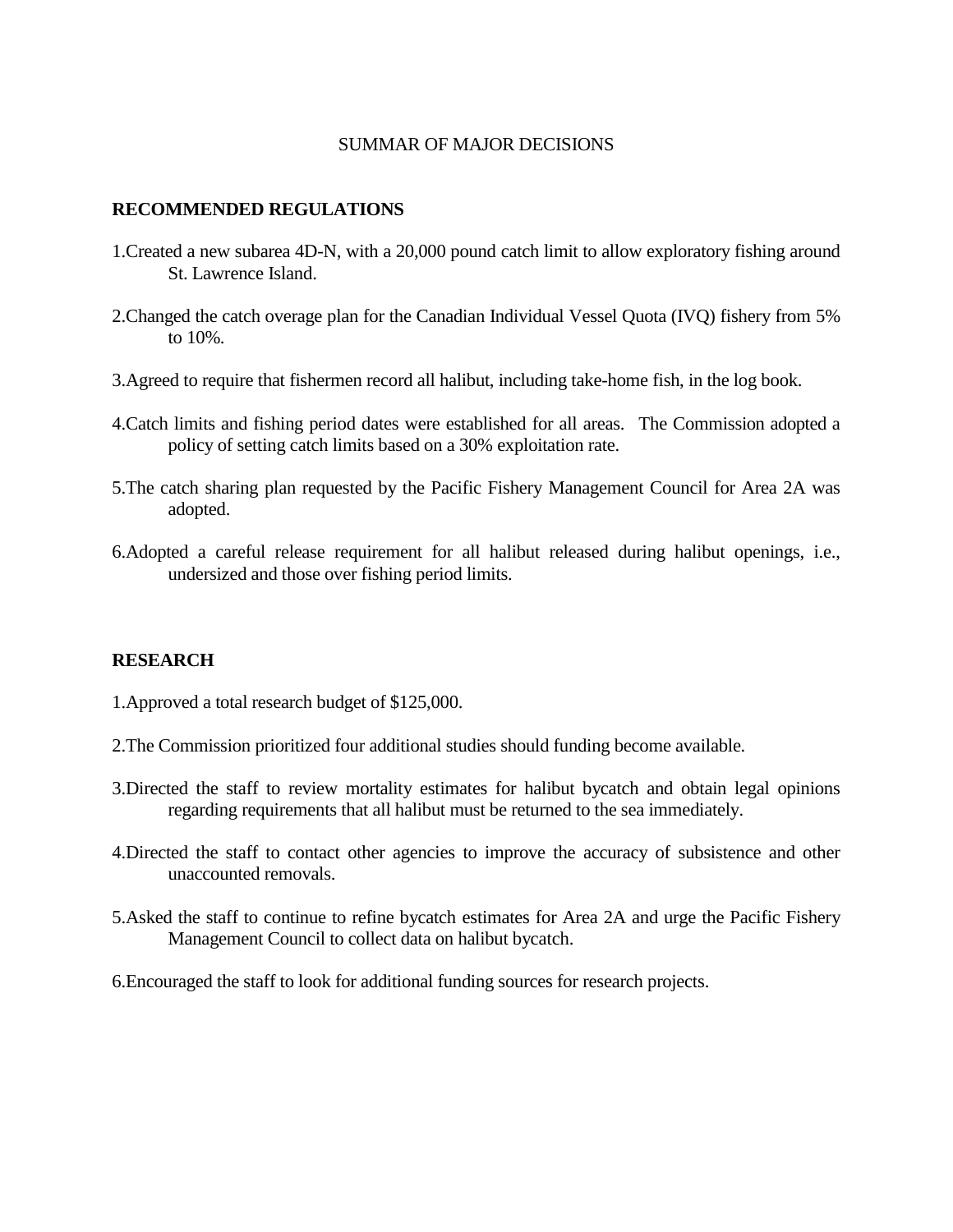## **ADMINISTRATIVE**

- 1.Approved minutes for the 1992 Annual Meeting and Interim Meeting.
- 2.Approved an amended 1993-1994 budget and U.S. budgets for 1993-1994 and 1994-1995.
- 3.Adopted the U.S. fiscal year running from October 1 to September 30. Rescinded all budgets previously passed. Budgets to be reworked for fiscal year change.
- 4.Agreed to retain the firm of Coopers and Lybrand for the 1993 audit.
- 5.Instructed the Director to write a letter to the North Pacific Fishery Management Council explaining the Commission's position regarding the Terra Marine and E.A.R.T.H. proposals.
- 6.The Commission agreed to hold the 1994 Annual Meeting during the last week of January 1994 in either Sitka or Seattle. The staff will contact commissioners with regard to costs.
- 7.The Commission's Halibut Bycatch Work Group will hold a meeting in July possibly in Juneau to review bycatch in 1993.
- 8.Mr. Pennoyer was selected chairman for 1993.
- 9.Dr. Beamish was selected vice-chairman for 1993.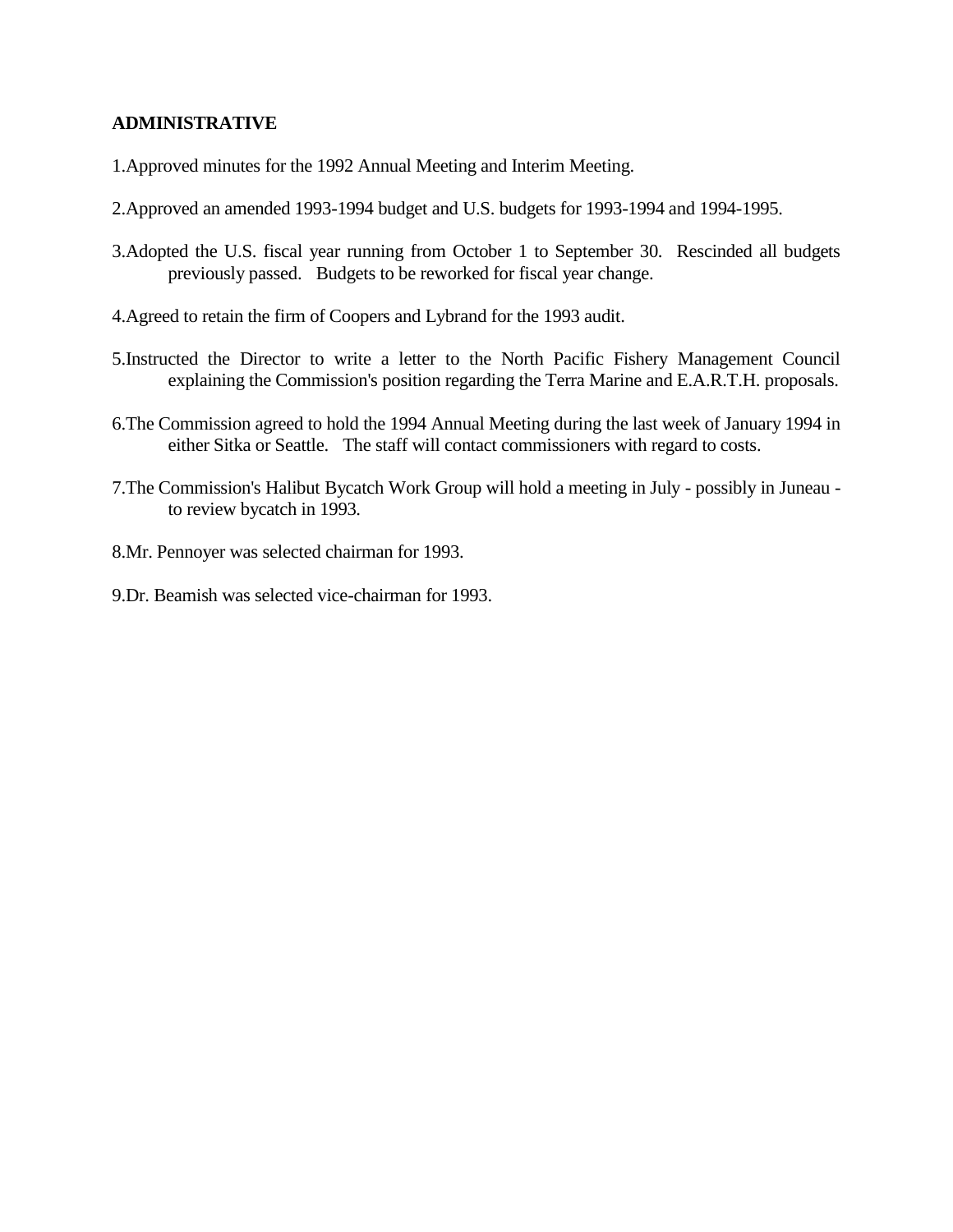### INTERNATIONAL PACIFIC HALIBUT COMMISSION

## MINUTES OF THE SIXTY-NINTH ANNUAL MEETING

#### Vancouver, British Columbia

## **ADMINISTRATIVE SESSION - MONDAY, JANUARY 25, 1993**

The meeting was convened by Chairman Beamish at 8:00 a.m. The agenda was reviewed and there was agreement to add hearings for bycatch proposals from Terra Marine and E.A.R.T.H. They were advised to address the public meeting and conference board as well.

Two visiting Russian scientists, Dr. Nikolai Novikov and Dr. Vladimir Karpenko, were introduced.

Word was received that many of the Canadian fishermen were attending a protest meeting, about other issues, at D.F.O. and would not arrive in time for the 9:00 a.m. public session. It was agreed that the lunch break and commencement of this afternoon's session would be moved back one half hour.

The morning session was adjourned at 9:00 a.m.

### **PUBLIC SESSION - MONDAY, JANUARY 25, 1993**

Gary Williamson was accepted as an acting commissioner to fill the vacant Canadian seat. Chairman Beamish called the session to order and delivered his opening remarks, including the introduction of guests, special advisors, and retired commissioners in attendance.

Many Canadian fishermen were not present because they were attending a protest rally regarding Indian fishing rights. It was decided to go forward with the staff review of the 1992 fishery and then break for an early coffee in an attempt to wait for the arrival of the Canadians.

After an extended coffee break, at approximately 10:00 a.m., the meeting reconvened with most Canadians then present. The staff continued and completed its presentations.

The meeting was then opened for questions from the floor regarding the staff's presentation or for comments. Questions and comments were heard concerning the following points: (1) staff's estimate of Area 2B sports catch at 900,000 pounds is much too high; (2) effect of use of black cod gear on Area 2A CPUE estimates; (3) effect of fishing effort shift from north to south on Area 2B CPUE; (4) reliability of preliminary 500,000 pound bycatch estimate in Area 2A; (5) estimate of Area 2A biomass is too low; (6) Canadian bycatch reduction proposal is inadequate; and (7) Canadian fishing season should be longer.

Upon completion of the question and comment period, a presentation was given by Mr. Tuck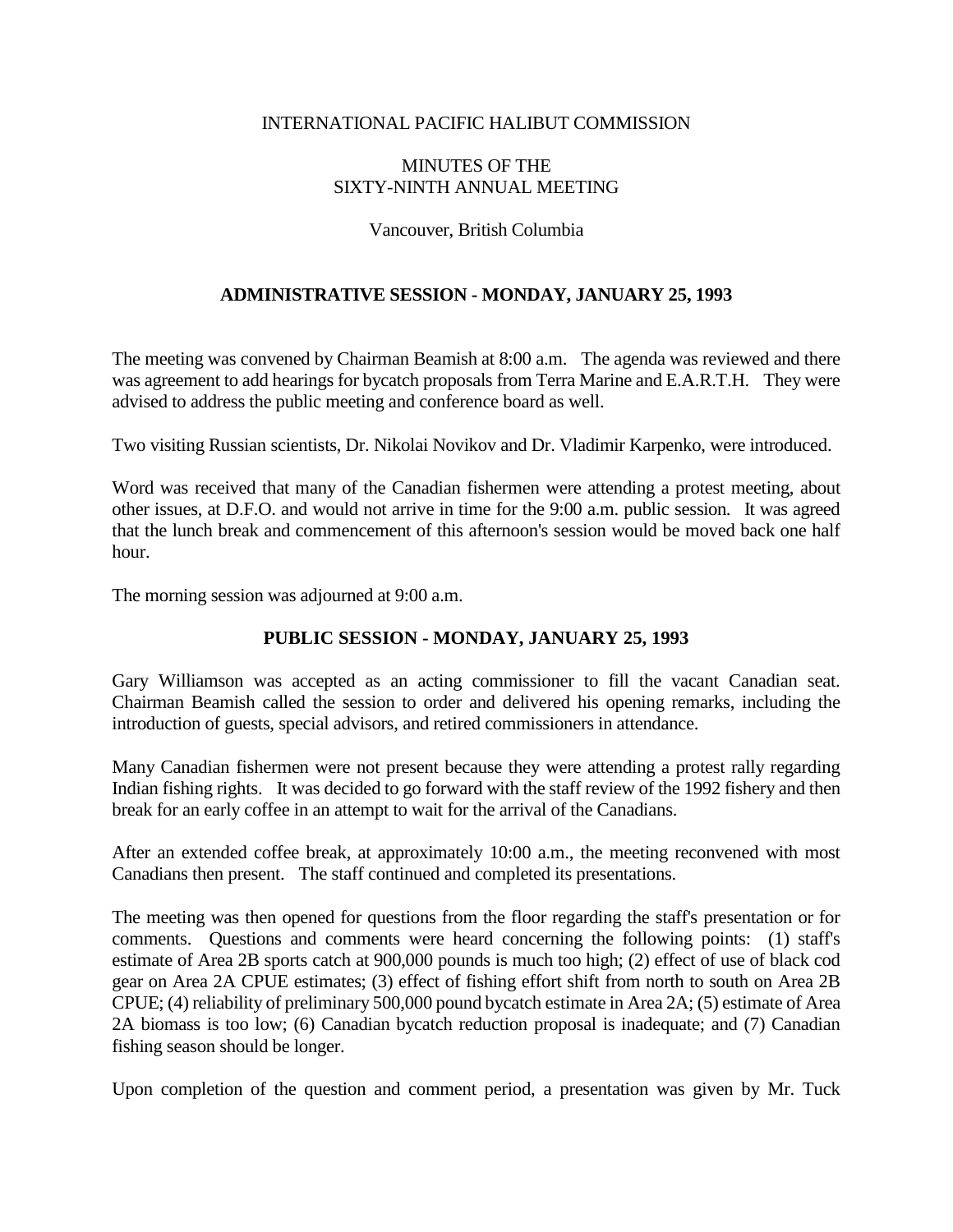Donnelly of Terra Marine outlining their proposal for use of halibut bycatch. This was followed by a bycatch use proposal from Mike O'Callahan of the group E.A.R.T.H.

## **ADMINISTRATIVE SESSION - MONDAY, JANUARY 25, 1993**

This session was convened at 2:00 p.m. The proposals presented at the public session by Terra Marine and E.A.R.T.H. were discussed. The differences between their proposals were noted, one distributing halibut, one selling it. It was agreed to have a private audience for these people on January 26 to allow the commissioners to ask questions.

The minutes from the 1992 Annual Meeting and from the 1992 Interim Meeting were approved. The appointment of Coopers and Lybrand as auditors for the following fiscal year was approved. A time was set aside to hear comments from the visiting Russian scientists on January 26.

Preliminary discussion about the budget took place. Items discussed included (1) the amount in the 1993/1994 budget, (2) the split between personnel and research expenditures, (3) sale of fish and disposition of the proceeds, (4) Canadian fiscal restraints that will likely prevent any budget increases over the next several years, and (5) the difficulties caused when the governments suddenly reduce the budget mid-year, as has often happened in the past.

## **ADMINISTRATIVE SESSION - TUESDAY, JANUARY 26, 1993**

Dr. Beamish reported that the Russian guests were addressing the conference board through an interpreter and would address the Commission later in the day. A time was arranged to hear the Terra Marine proposal. A lengthy in-depth discussion followed concerning bycatch retention for food banks, including the long term effects of this on minimizing bycatch. A subcommittee report on the food bank proposals was received from the conference board. Tuck Donnelly of Terra Marine addressed the Commission concerning their food bank proposal and he was followed by Mike O'Callaghan from E.A.R.T.H. Both individuals presented their proposal and then responded to questions from the Commission.

The concept of changing to a common fiscal year for the Commission came under discussion. Presently, there is a different financial year for each country, but a single fiscal year is simpler and may be possible. The 1993/1994 budget, as submitted, includes a \$16,500 increase over the 1992/1993 budget. Canada has indicated that no increase is likely at this time. The proposed increase was removed and the budget at \$833,500, as in 1992/1993, was passed. It is intended that a letter indicating the effect on research be included with this reduced budget request. It was noted that should a revised fiscal year be adopted, budget requests may need to be revised.

The Commission discussed the proposed research program for 1993. The staff proposed research at \$125,000 was passed. The research budget included funds for programmer support (\$79,000), two discard mortality studies (\$16,000) and stock identification studies (\$30,000). The proposed, but unfunded, research was discussed and prioritized as follows, should funding become available: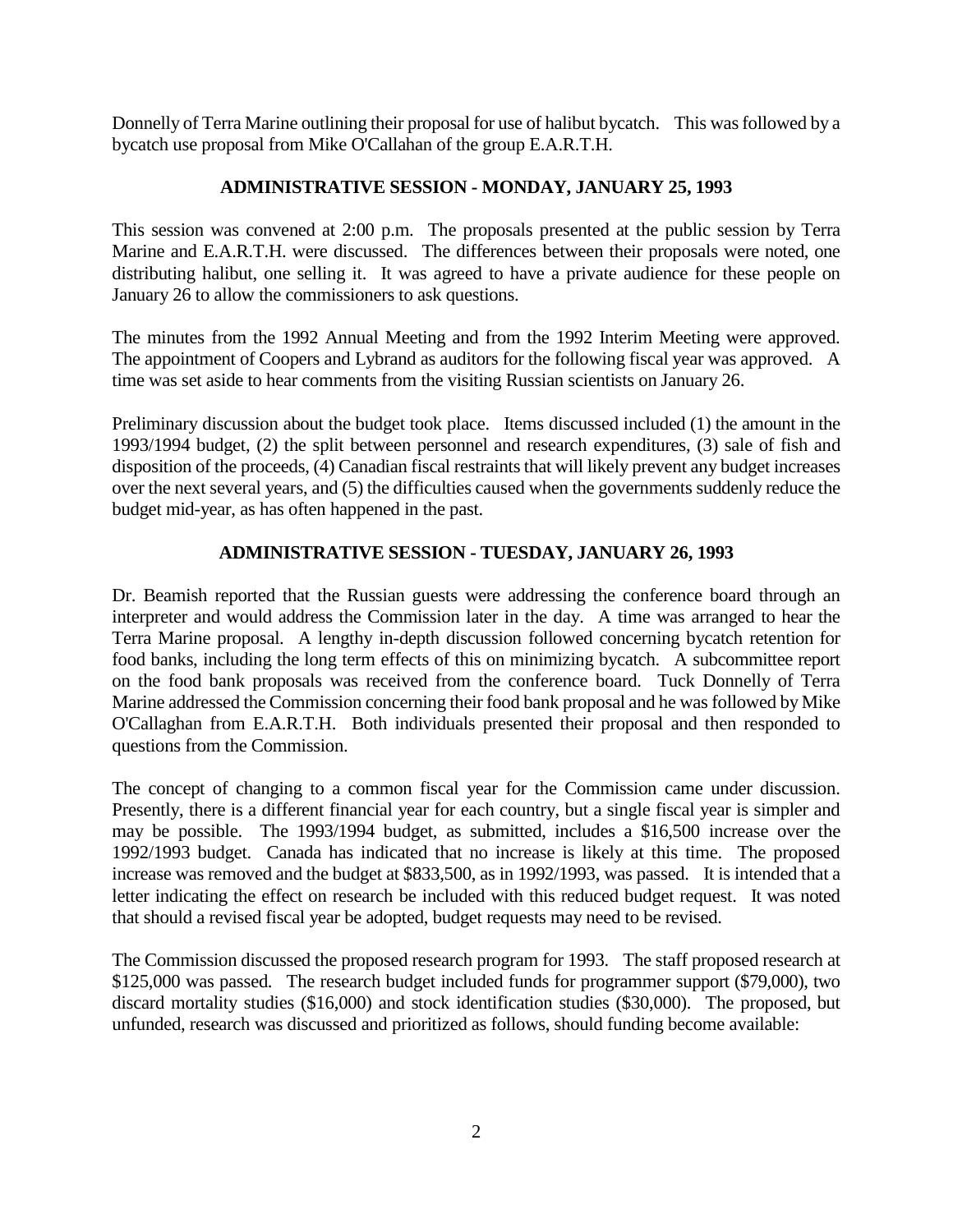- (1) Analysis of NMFS observer data
- (2) Longlining trawl tagging for mortality studies
- (3) IVQs Demographics and CPUE
- (4) Hook timer study

Proposed regulations for 1993 were the next topic for consideration. The proposal for a limited halibut fishery concurrent with the sablefish fishery, as submitted by Linda Behnken, was not supported by the conference board and, therefore, the Commission decided that further consideration was not needed at this time.

Following a brief discussion a motion was passed on the provisional budget for the Commission for 1994/1995 at \$1,768,000, for the U.S. share of the 1993/1994 budget at \$891,000 and for the U.S. share of the 1994/1995 budget at \$895,000.

Dr. McCaughran introduced the two visiting Russian scientists and the interpreter. Dr. Novikov addressed the Commission through the interpreter. Some key points:

(1) Halibut is an important species to both North America and Russia, though less so to Russia.

(2) During the 1950s and 1960s TINRO studied halibut extensively for distribution, migration, and the extent of the commercial fishery. During the 1970s and first half of the 1980s research was reduced to bycatch studies, i.e., no directed halibut research. Directed research recommenced in 1986 when a rise in abundance was detected.

(3) Current research indicates that the biological parameters of size at age, average ages in the population, migration patterns, and distribution are very similar to those of the 1950s.

(4) Russian studies have not indicated migrations outside the Bering Sea, but they speculated that such movements occur to some extent. Their studies are small scale and might not detect infrequent events.

(5) Arrowtooth flounder, Greenland turbot, and Pacific halibut are all quite abundant at present. Trawl estimates of biomass are at about 22,000 tons, not including larger, trawl-evading specimens.

(6) They commenced a setline fishery in 1990.

(7) Joint research with IPHC could be very productive in areas of:

(a)tagging to estimate migration directions and volume.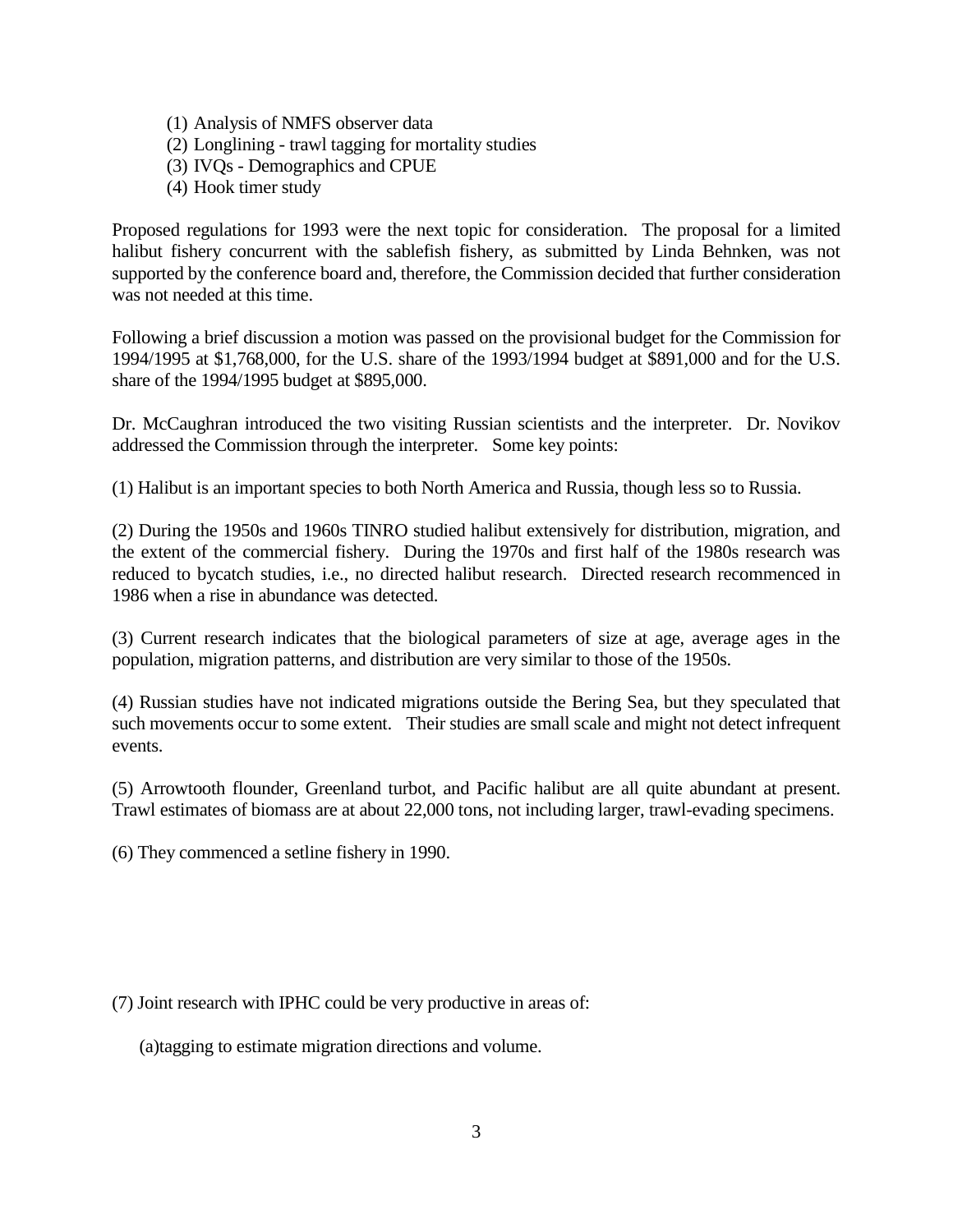- (b)estimation of biomass present in the area and biomass trends.
- (c)Bycatch mortality studies.

(8) Recent catches estimated at 1,000 tons in 1990, 2,000 tons in 1991, and 3,000 tons in 1992. Most of this would be classified as longline bycatch. These catches are combined Russian, Japanese, and American.

(9) They have a 62 cm size limit. Fishery is open year around, though ice and winter conditions do curtail effort. Their fleet presently consists of four small longliners.

(10) Trawlers may retain up to 8% of catch as bycatch, though they may not keep small fish. Fined or license rescinded if bycatch percentage is too high.

(11) Russian marketing is fresh-frozen and hot-smoked, though a minor amount is cold smoked. Halibut, though cheap by our standards, is relatively expensive.

(12) Mr. Novikov prefers scales to otoliths for aging.

Barry Ackerman from DFO briefed the Commission on the status of halibut regulations in Canada. The last time regulations were passed was in 1987. For the future, under the IVQ fishery, it is believed that our regulations can be adopted as conditions of license, therefore, negating the need to pass annual regulations. There are new consolidated fishery regulations in the pipeline in Canada. Among other things, these regulations will authorize DFO to insist that trawlers take an observer, if requested. The regulation, however, has no funding mechanism for observers. It also improves the regulations regarding retention of halibut by non-licensed vessels by excluding halibut from the list of species which may be retained as a condition of license in each fishery. Not passing annual halibut regulations makes it slow and difficult to change sport fish regulations. These do not, of course, come under conditions of license. Therefore, it would be necessary to amend previous regulations, which it is believed will take from one to two years. Barry was asked about the Indian Food Fishery and replied that he was not prepared to respond. Trawlers are not allowed to have sport-caught fish on board. The closed area on Swiftsure Bank will be continued.

The issue of Canadian trawl vessels possibly unloading halibut in U.S. ports and enforcement efforts was discussed, and it was concluded that this was in violation of Canadian regulations and that U.S. enforcement should take action.

Bruce Leaman briefed the Commission on the status of halibut bycatch mortality in other Canadian fisheries. The rock sole catch is to be reduced by 50% in 1993 and since this fishery normally catches significant quantities of halibut, less mortality should occur. Further, Pacific cod seasons will be shifted to a time of year when halibut catch should be lower. A revised upward estimate in the survival rate of discarded halibut will also result in less mortality. When all things are considered, Canada hopes to reduce bycatch mortality by 25% in 1993. The 1992 estimate was 1.844 million pounds of halibut mortality.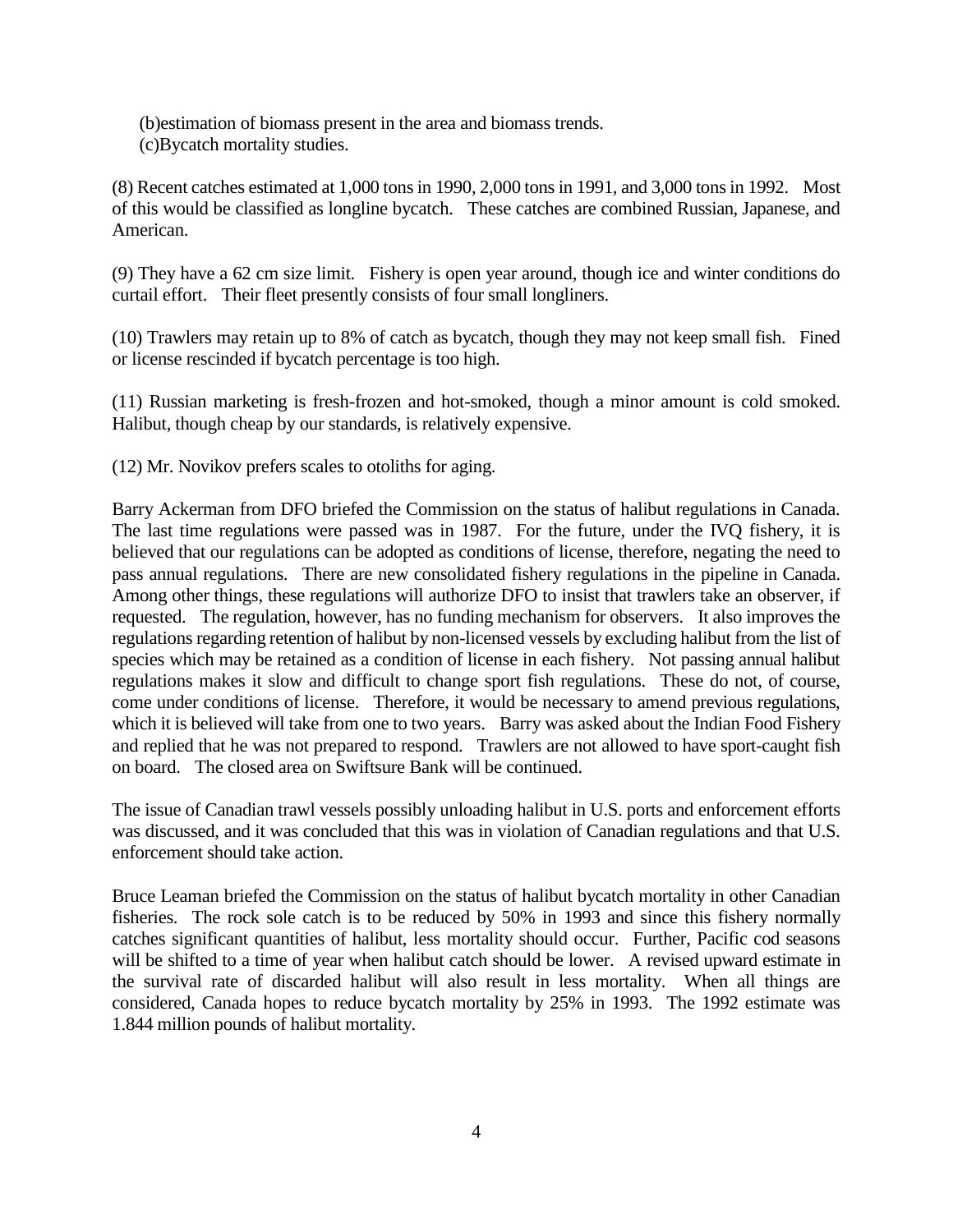## **COMMISSION/CONFERENCE BOARD SESSION WEDNESDAY, JANUARY 27, 1993**

The minutes of the Conference Board including the industry proposals were presented by Gregg Best from the Canadian delegation. The commissioners then asked questions for clarification of Conference Board desire or intent. There was discussion on the following:

(1) There was confusion regarding the Conference Board endorsement of the 30% utilization concept, yet the rejection of some of the 30% catch limits. The Conference Board explained that they believe the biomass estimate is too low in some areas.

(2) Steve Joner and Gregg Bargman explained the rationale for recommending a 713,000 pound catch limit in Area 2A which is above the 35% exploitation rate.

(3) There was also discussion concerning the Conference Board recommendations for catch limits in Area 2B and 2C and how they related to the 30% exploitation rate.

(4) It was noted that the Area 3A-3B combined catch limit request was slightly higher than the staff proposal and that the requested Area 3A-3B split was quite different from that recommended by the staff. The Conference Board believes there is more fish available in Area 3B than indicated by the staff. In other matters, the Conference Board agreed with the recording of all fish from commercial openings on fish tickets.

## **ADMINISTRATIVE SESSION - WEDNESDAY, JANUARY 27, 1993**

It was agreed to cancel the afternoon scheduled second session with the conference board as no major areas of clarification seemed necessary. The Commission reviewed, again, each of the issues from the conference board recommendations. The following were discussed:

(1) The division of Area 4D to allow additional fishing time to explore fishing grounds near St. Lawrence Island.

(2) The advantages of moving to a 30% utilization rate.

(3) Options for determining the appropriate catch limit for Area 2A including setting the Area 2A catch limit as a fixed proportion of the Area 2B catch limit.

(4) The division of the Area 3 catch limit between subareas 3A and 3B.

(5) The appropriate catch limit for Area 4.

The Commission concluded that the Conference Board Resolution for Fixed Gear Preference is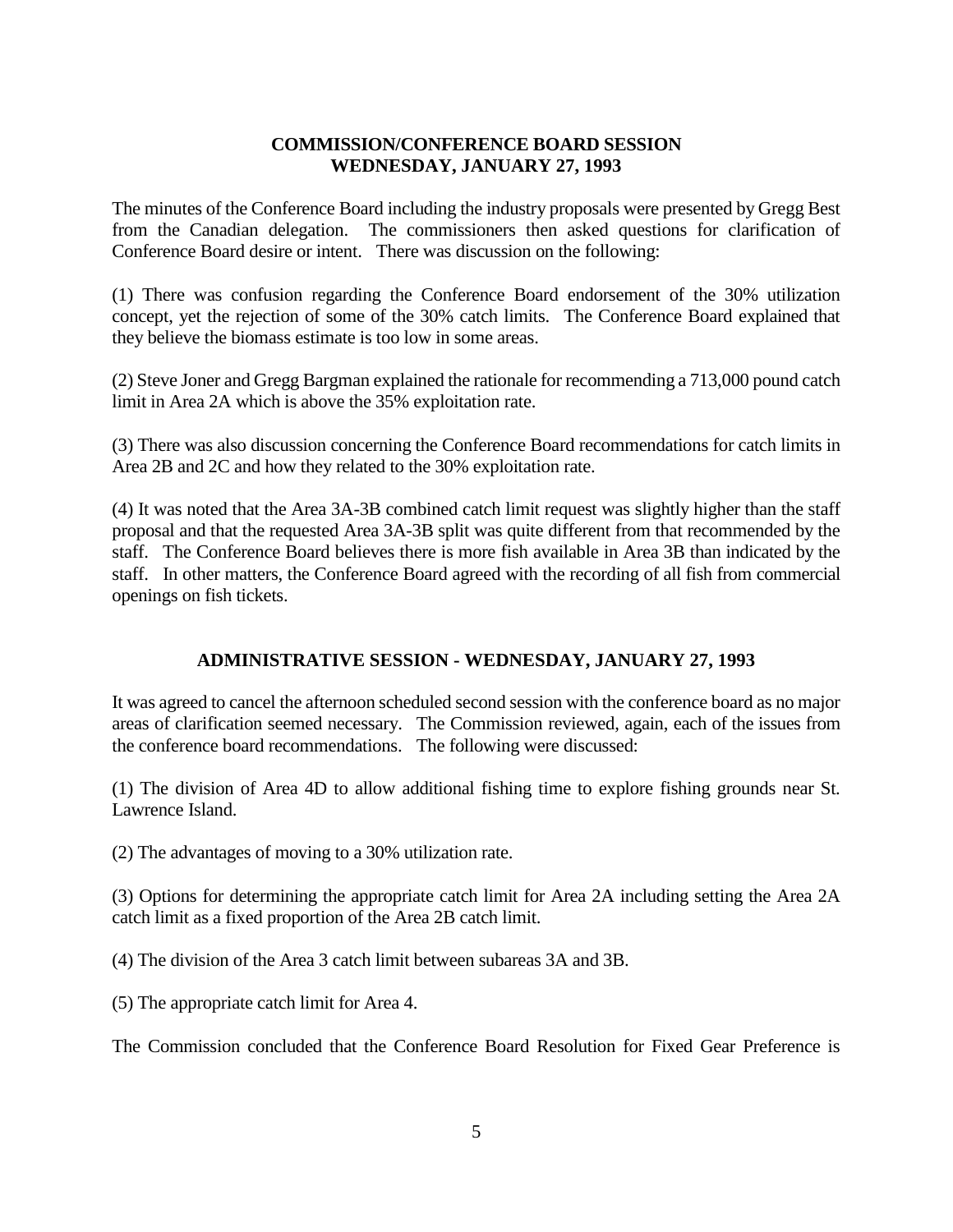allocative in nature and must be addressed by the North Pacific Fishery Management Council.

The Commission discussed the Terra Marine and E.A.R.T.H. proposals and the director was instructed to write a letter to the Council explaining the Commission's position on these proposals.

The Commission was informed that some shore-based trawlers working out of Dutch Harbor pump fish directly from the net into the fish hold without sorting. Therefore, all bycaught halibut are dead and sorted out in Dutch Harbor. The legality of not discarding at sea was discussed.

The following matters were also discussed at some length:

(1) The pros and cons of changing the underage/overage program in the Canadian IVQ program from 5% to 10%.

(2) The Canadian Indian food fishery and the lack of catch data for it. The letters to government are to include a request for data.

(3) Bycatch reduction progress in both nations. It was agreed that some progress is being achieved, but that more can and should be done. If an industry bycatch committee is formed in Canada, the Commission would like to be a member.

(4) The possibility of joint research in the Russian EEZ. Present budget constraints make this unlikely unless outside funding through the State Department and other sources can be arranged. Monies may be available on a matching basis for international research.

(5) The desire to create increased opportunity for an exploratory fishery around St. Lawrence Island. The best solution appears to be a one-year, temporary area - called 4D-N - which would include the norther portion of Area 4D. A small quota and limited time could control removals during this exploratory fishery.

(6) A request to hold next year's annual meeting in Sitka.

(7) The Commission adopted the U.S. fiscal year running from October 1 to September 30. This will require a one-time six-month fiscal year running from April 1, 1993 to September 30, 1993 and an extra audit of the financial records for the fiscal year ending September 30, 1993. To accomplish this, all budgets that had been previously passed were rescinded and new budgets will be reworked and sent to commissioners for approval.

(8) The joint venture halibut fishery in the Russian EEZ and enforcement concerns.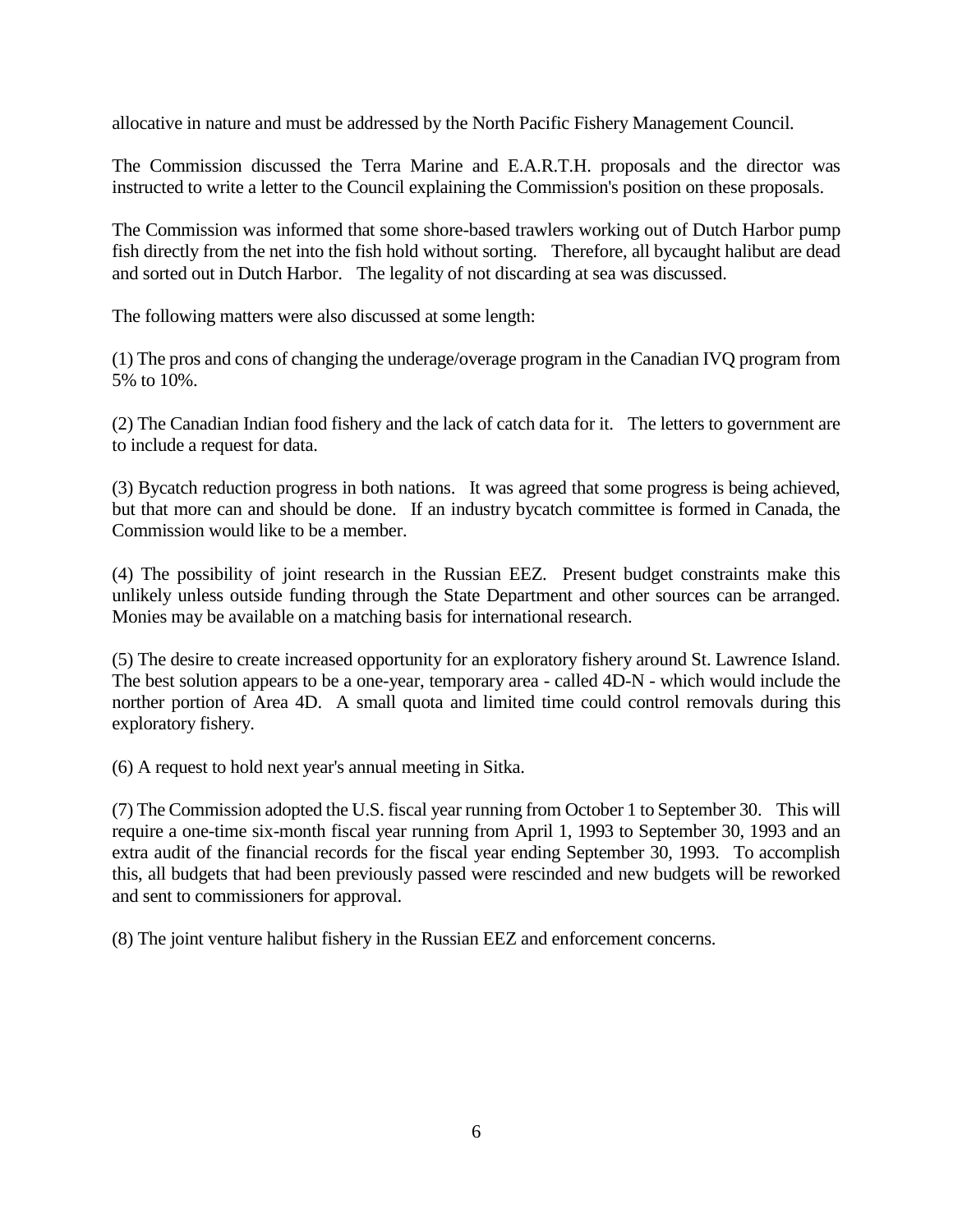#### **PUBLIC MEETING - THURSDAY, JANUARY 28, 1993**

Mr. Pennoyer explained the staff's desire to shift from a 35% to a 30% exploitation rate. He noted that conference board catch limit requests were from below 30% to over 35%, depending on the area. He further noted that the conference aboard generally supported the concept of 30% and that the Commission should move in that direction. In catch limit recommendations for this year, the Commission is working towards phasing in the 30% exploitation yield concept. The following catch limits were adopted.

| <b>Catch Limits</b> |            |  |
|---------------------|------------|--|
| Regulatory          |            |  |
| Area                | Pounds     |  |
| 2A                  | 600,000    |  |
| 2B                  | 10,500,000 |  |
| 2C                  | 10,000,000 |  |
| 3A                  | 20,700,000 |  |
| 3B                  | 6,500,000  |  |
| 4Α                  | 2,020,000  |  |
| 4B                  | 2,300,000  |  |
| 4C                  | 800,000    |  |
| 4D                  | 780,000    |  |
| $4D-N$              | 20,000     |  |
| 4F.                 | 120,000    |  |
|                     |            |  |

A new subarea, 4D-N, was created for a one year period from that portion of Area 4D north of  $62^{\circ}30'00''$ N. It will have a catch limit of  $20,000$  pounds as indicated in the above table. This subarea is being created to allow an exploratory fishery around St. Lawrence Island.

Seasons were adopted for all areas as listed in the following table: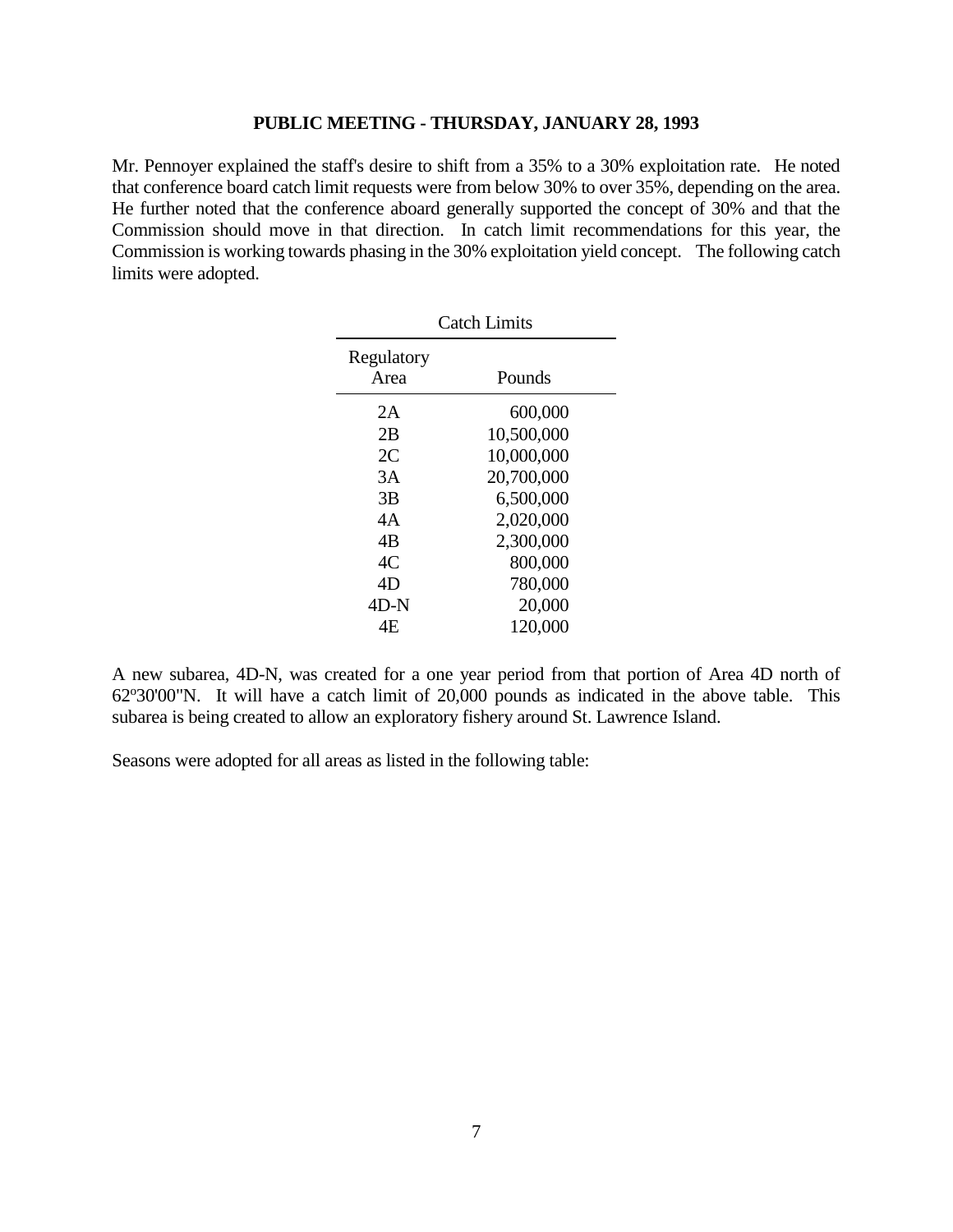| 2A             | 4B        | $4\mathrm{C}$ |                 | $4D-N$        | 4E            |
|----------------|-----------|---------------|-----------------|---------------|---------------|
| 7/27           | 6/06      | $6/06 - 6/07$ | $8/19 - 8/20$   | $6/06 - 6/07$ | $6/06 - 6/08$ |
| 8/10           | 6/08      | $6/08 - 6/09$ | $8/21 - 8/22$   | $6/08 - 6/09$ | $6/09 - 6/11$ |
| $8/24-*$       | 6/10      | $6/10-6/11$   | $8/23 - 8/24$   | $6/10 - 6/11$ | $6/12 - 6/14$ |
|                | 6/12      | $6/12 - 6/13$ | $8/25 - 8/26$   | $6/12 - 6/13$ | $6/15 - 6/17$ |
| 2B             | 6/14      | $6/14 - 6/15$ | $8/27 - 8/28$   | $6/14 - 6/15$ | $6/18 - 6/20$ |
|                | 6/16      | $6/16 - 6/17$ | $8/29 - 8/30$   | $6/16 - 6/17$ | $6/21 - 6/23$ |
| $3/01 - 10/31$ | 6/18      | $6/18 - 6/19$ | $8/31 - 9/01$   | $6/18 - 6/19$ | $6/24 - 6/26$ |
|                | 6/20      | $6/20 - 6/21$ | $9/02 - 9/03$   | $6/20 - 6/21$ | $6/27 - 6/29$ |
| 2C             | 6/22      | $6/22 - 6/23$ | $9/04 - 9/05$   | $6/22 - 6/23$ | $6/30 - 7/02$ |
|                | 6/24      | $6/24 - 6/25$ | $9/06 - 9/07$   | $6/24 - 6/25$ | $7/03 - 7/05$ |
| $6/10 - 6/11$  | 6/26      | $6/26 - 6/27$ | 9/08-9/09       | $6/26 - 6/27$ | $7/06 - 7/08$ |
| $9/08-*$       | 6/28      | $6/28 - 6/29$ | $9/10 - 9/11$   | $6/28 - 6/29$ | $7/09 - 7/11$ |
| $10/06-*$      | 6/30      | $6/30-7/01$   | $9/12 - 9/13$   | $6/30 - 7/01$ | $7/12 - 7/14$ |
| $10/25-*$      | 7/02      | $7/02 - 7/03$ | $9/14 - 9/15$   | $7/02 - 7/03$ | $7/15 - 7/17$ |
|                | 7/04      | $7/04 - 7/05$ | $9/16 - 9/17$   | $7/04 - 7/05$ | $7/18 - 7/20$ |
| $3A-3B$        | 7/06      | $7/06 - 7/07$ | $9/18 - 9/19$   | $7/06 - 7/07$ | $7/21 - 7/23$ |
|                | 7/08      | 7/08-7/09     | $9/20 - 9/21$   | 7/08-7/09     | $7/24 - 7/26$ |
| $6/10-6/11$    | 7/10      | $7/10 - 7/11$ | $9/22 - 9/23$   | $7/10 - 7/11$ | $7/27 - 7/29$ |
| $9/08-*$       | 7/12      | $7/12 - 7/13$ | $9/24 - 9/25$   | $7/12 - 7/13$ | $7/30 - 8/01$ |
| $10/06-*$      | 7/14      | $7/14 - 7/15$ | $9/26 - 9/27$   | $7/14 - 7/15$ | $8/02 - 8/04$ |
| $10/25-*$      | 7/16      | $7/16 - 7/17$ | $9/28 - 9/29$   | $7/16 - 7/17$ | $8/05 - 8/07$ |
|                | 7/18      | $7/18 - 7/19$ | $9/30 - 10/01$  | $7/18 - 7/19$ | $8/08 - 8/10$ |
| 4A             | 7/20      | $7/20 - 7/21$ | 10/02-10/03     | $7/20 - 7/21$ | $8/11 - 8/13$ |
|                | 7/24      | $7/22 - 7/23$ | 10/04-10/05     | $7/22 - 7/23$ | $8/14 - 8/16$ |
| $6/10 - 6/11$  | 7/26      | $7/24 - 7/25$ | 10/06-10/07     | $7/24 - 7/25$ | $8/17 - 8/19$ |
| $8/11-*$       | 7/28      | $7/26 - 7/27$ | 10/08-10/09     | $7/26 - 7/27$ | $8/20 - 8/22$ |
| $8/26-*$       | 7/30      | $7/28 - 7/29$ | 10/10-10/11     | $7/28 - 7/29$ | $8/23 - 8/25$ |
| $9/08-*$       | 8/01      | $7/30 - 7/31$ | $10/12 - 10/13$ | $7/30 - 7/31$ | $8/26 - 8/28$ |
| $9/24-*$       | 8/03      | $8/01 - 8/02$ | $10/14 - 10/15$ | $8/01 - 8/02$ | $8/29 - 8/31$ |
| $10/06-*$      | 8/05      | $8/03 - 8/04$ | $10/16 - 10/17$ | $8/03 - 8/04$ | $9/01 - 9/03$ |
|                | 8/07      | 8/05-8/06     | 10/18-10/19     | $8/05 - 8/06$ | $9/04 - 9/06$ |
| 4D             |           | 8/07-8/08     | 10/20-10/21     | 8/07-8/08     | $9/07 - 9/09$ |
|                | $8/11-*$  | $8/09 - 8/10$ | 10/22-10/23     | $8/09 - 8/10$ | $9/10 - 9/12$ |
| $8/11-*$       | $8/26-*$  | $8/11 - 8/12$ | 10/24-10/25     |               | $9/13 - 9/15$ |
| $8/26-*$       | $9/08-*$  | $8/13 - 8/14$ | 10/26-10/27     |               | $9/16 - 9/18$ |
| $9/24-*$       | $9/24-*$  | $8/15 - 8/16$ | 10/28-10/29     |               |               |
| $10/06-*$      | $10/06-*$ | $8/17 - 8/18$ | 10/30-10/31     |               | 9/19-10/31    |

The new subarea, 4D-N, will open every other day, as indicated in the above table, at noon for twenty-four hours and will have a 1,000 pound per vessel limit per opening. On August 10 the subarea will close and any remaining catch limit will be added to the Area 4D catch limit.

The catch sharing plan for Area 2A was adopted.

The underage/overage proposal from Canada was discussed. Bruce Turris explained that the change from 5% to 10% would result in quite a few more vessels not having to leave quota in the water at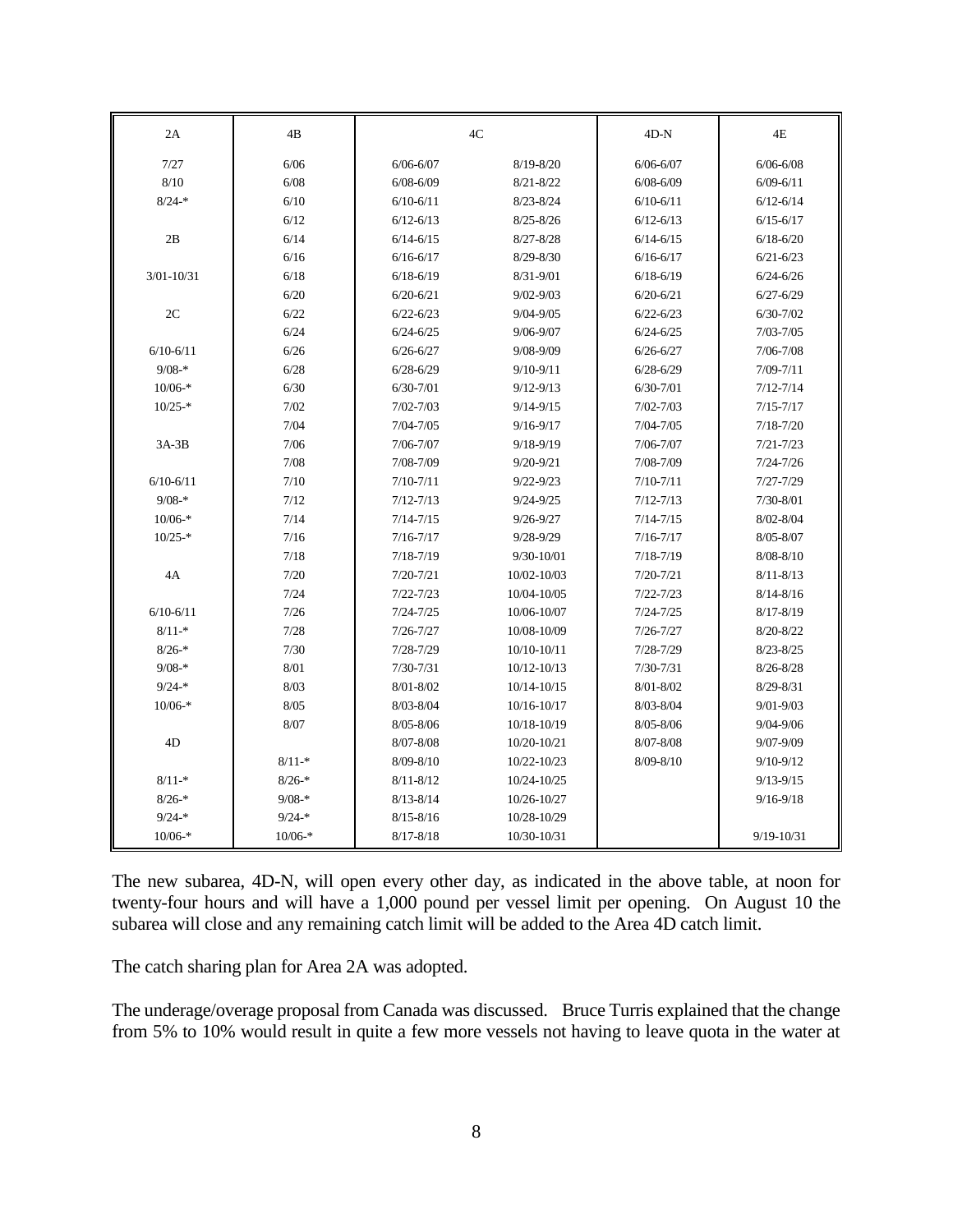year's end or losing catch because of going over quota. On balance, the change should have little effect on total catch for the year. The change was adopted.

A proposal to have all sport-caught halibut in Area 2A landed head-on was submitted by Washington State as a means of assuring adequate length samples for the recreational fishery. The staff concurred in this matter. However, Washington State has since made satisfactory arrangements to receive a sufficient sample on a voluntary basis and withdrew the request.

A proposal was considered by the Commission to require that all halibut from commercial trips be offloaded and recorded on fish tickets, including take home fish. This proposed regulation would apply to commercial trips only and not sport trips. Conference Board and the staff agree on this proposal. A lengthy discussion followed concerning the legal need to report take home fish while there is no requirement to report recreational fish. This was seen as an unfair burden on commercial fishermen. The Commission decided to require fishermen to record all halibut, including take-home fish in the log book, but not on fish tickets.

A careful release requirement for undersized fish and those over a vessel's trip limit has been proposed by both the staff and the Conference Board. Language has been worked out for this, though not yet implemented, by the NPFMC for cod and sablefish hook and line vessels. This requirement was accepted for the halibut fishery.

The Conference Board recommended that all bycaught halibut be immediately returned to the sea. This is designed to reduce mortality. In both Canada and the U.S. the law requires that a reasonable opportunity to return the fish to the sea must occur. Some fishing operations are not considered to present such an opportunity and thus all fish will not be returned immediately. The desire and intent of this request is appreciated and it is hoped that maximum attempts will be made to return all fish possible to the sea immediately. The staff will review mortality estimates for these vessels. We have thus a three part issue:

- (1) Halibut mortality should be reduced as much as possible.
- (2) Legal ramifications of non-retention rules. The staff will request legal opinions regarding retention from both the Canadian and American legal departments. The staff should report on the opinions at the interim meeting.
- (3) We must be sure that the accounting system takes different handling techniques into account with as many mortality estimates by fishery as are needed. The staff should report on how this is handled at the interim meeting.

Letters to governments will contain a paragraph on "fixed gear preference" as a means of reducing bycatch. This incorporates the intent of the conference board's resolution on this issue.

The level of bycatch in Area 2A was discussed. The staff is directed to continue to refine its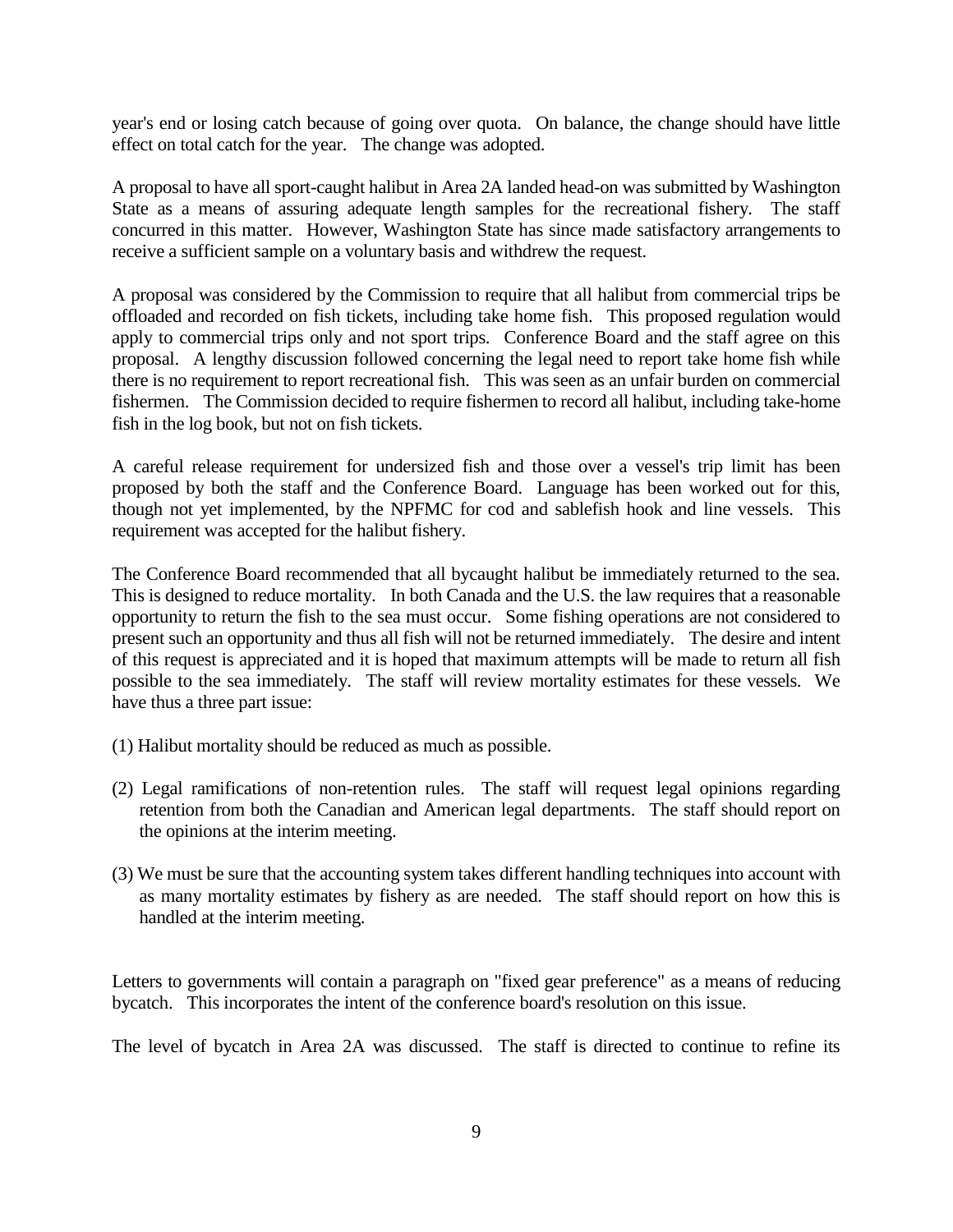estimates and to write to the Pacific Council urging collection of more and better bycatch data whenever possible in 2A.

The need for accurate estimates of the quantities of halibut taken in the Indian Food Fishery in Canada was discussed. A request for this data should be included in the letters to government after this meeting. The quantity taken is considered an internal Canadian allocation issue. The Commission's concern is that accurate catch records be available to protect the resource.

The Commission staff has appointed a bycatch coordinator, Bob Trumble, who will work with both the Canadian and U.S. sections concerning bycatch matters. The staff will then be able to brief the Commission on the status of bycatch reduction activities in both nations. Mr. Pennoyer reviewed the bycatch history and current programs in place in Alaska. The Canadian situation was addressed by Dr. Beamish. Dr. McCaughran pointed out that much progress has been made in both nations.

The lack of adequate funds for all of the desired research activities was discussed. It was pointed out that fixed costs keep rising but that the budget has been essentially flat, leaving fewer dollars each year for research. Dr. McCaughran indicted that matching funds may be available through the State Department if funds were made available from industry sources.

The next topic was the joint venture delivery of halibut from the Russian EEZ that are below their minimum size limit of 62 cm. A copy of their regulations and data on local enforcement are lacking. Under the Lacy Act, the U.S. can enforce the Russian rules if we know what the rules are and that they are enforced at home. We need more information.

The following statement concerning bycatch retention was read into the record:

#### STATEMENT ON THE E.A.R.T.H. AND TERRA MARINE PROPOSALS

The International Pacific Halibut Commission (IPHC) has long been in the forefront of efforts to reduce bycatch and wastage in the fisheries in Convention waters. The IPHC is charged with developing the stocks of halibut to the levels which will permit the optimum yield from the halibut fishery to the fishermen of Canada and the United States. This has heightened the Commission's concern that bycatch of halibut be reduced to minimum levels because juvenile halibut encountered by non-target fisheries form the bulk of the recruitment to halibut fisheries in the Bering Sea, Gulf of Alaska, Canada, and Washington-Oregon. Efforts to reduce this loss of yield have consumed a significant proportion of the activities of the Commission, as well as United States and Canadian management agencies over the past five years.

These levels of bycatch have not yet been reduced to those the IPHC believes are achievable while harvesting the allowable yield of groundfish off the United States and Canada. The level of bycatch is particularly distressing in light of the fact that Canada and the U.S. have significantly reduced harvest rates in the directed fishery in 1993 in response to a recent drop in recruitment. Halibut are a prohibited species in other groundfish fisheries and are not allowed to be retained by these non-target fisheries. This requirement promotes both avoidance of harvest and the careful return of halibut bycatch to the sea to reduce mortality rates. Regulations and supporting research have focused on careful release and while mortality of halibut bycatch continues in some gear types, the mortality rate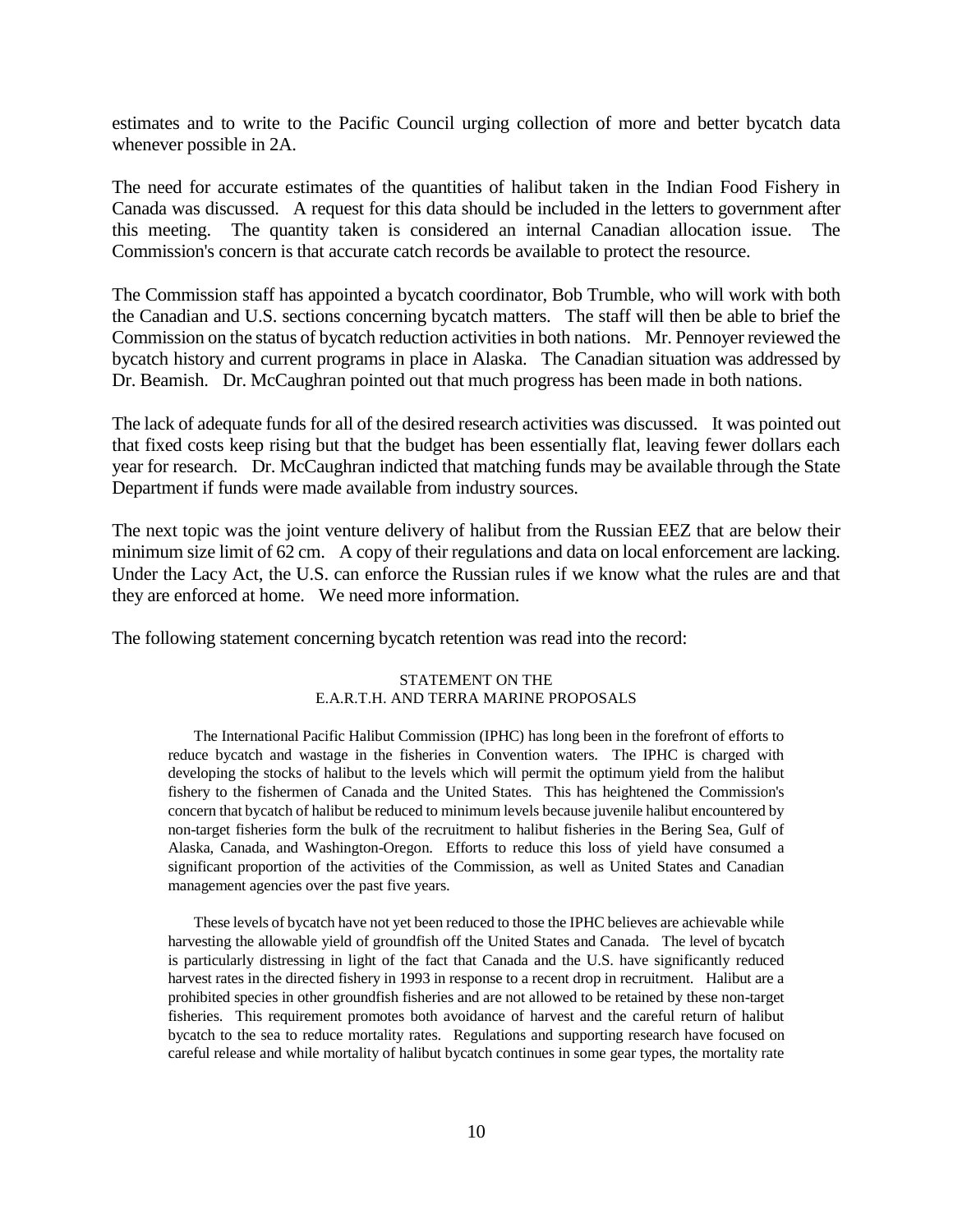for these fish may be as little as 10%. The direction of the program is firstly to minimize the bycatch and secondly to reduce the mortality of those fish unavoidably taken. The Terra Marine and E.A.R.T.H. proposals seek measures which the IPHC believes will conflict with this bycatch mortality reduction program.

The IPHC notes that while there have been major efforts to reduce halibut bycatch, there have not been similar efforts in many other fisheries. The mortality of halibut, which must be returned to the sea by law, is about 20.3% of the total annual discards while the majority of other species of groundfish taken as bycatch in the north Pacific and Bering Sea are most of which is returned to the sea voluntarily. The IPHC believes that the opportunity to reduce wastage and provide for charitable use of currently unutilized fish is much greater and more appropriate with species that now can be legally retained as opposed to changing the direction of the halibut non-retention and mortality reduction program and the treaty laws between Canada and the U.S. which support it and have been in place for many years.

While the Commission sympathizes with the objectives of E.A.R.T.H.'s proposal the Commission has serious reservations regarding the enforcement and market implications of proposals that use proceeds from the sale of halibut. Furthermore, the Commission believes that the evaluation of such proposals and the selection process of specific charitable organizations is outside its conservation and management charter.

The proposals from Terra Marine and E.A.R.T.H. have put the dual issues of discard wastage reduction and fuller utilization of the fisheries resource harvested from the North Pacific/Bering Sea squarely in front of the north Pacific fishery community. The IPHC is unable to support the request from E.A.R.T.H. and Terra Marine as currently constituted. However, the IPHC is prepared to join with the fishing industry, other agencies, and private organizations to address these issues in a comprehensive and coordinated fashion. The need for reduction and fuller utilization is great and the potential diversion of current wastage to food banks or other charitable organization needs is significant.

A motion was approved to authorize the staff to make minor changes to the regulations for clarity.

A request for next year's annual meeting to be held in Sitka, Alaska was put before the Commission. Costs were considered to be a serious impediment to this proposal. The staff will investigate comparative costs and it is agreed that a decision on location would be made later. The 1994 Annual Meeting will be held the last week of January.

A motion passed appointing Steven Pennoyer chairman for 1993-1994 and Richard Beamish vice chairman.

Closing remarks were presented by Dr. Beamish for Canada and by Mr. Pennoyer for the United States.

The meeting was adjourned.